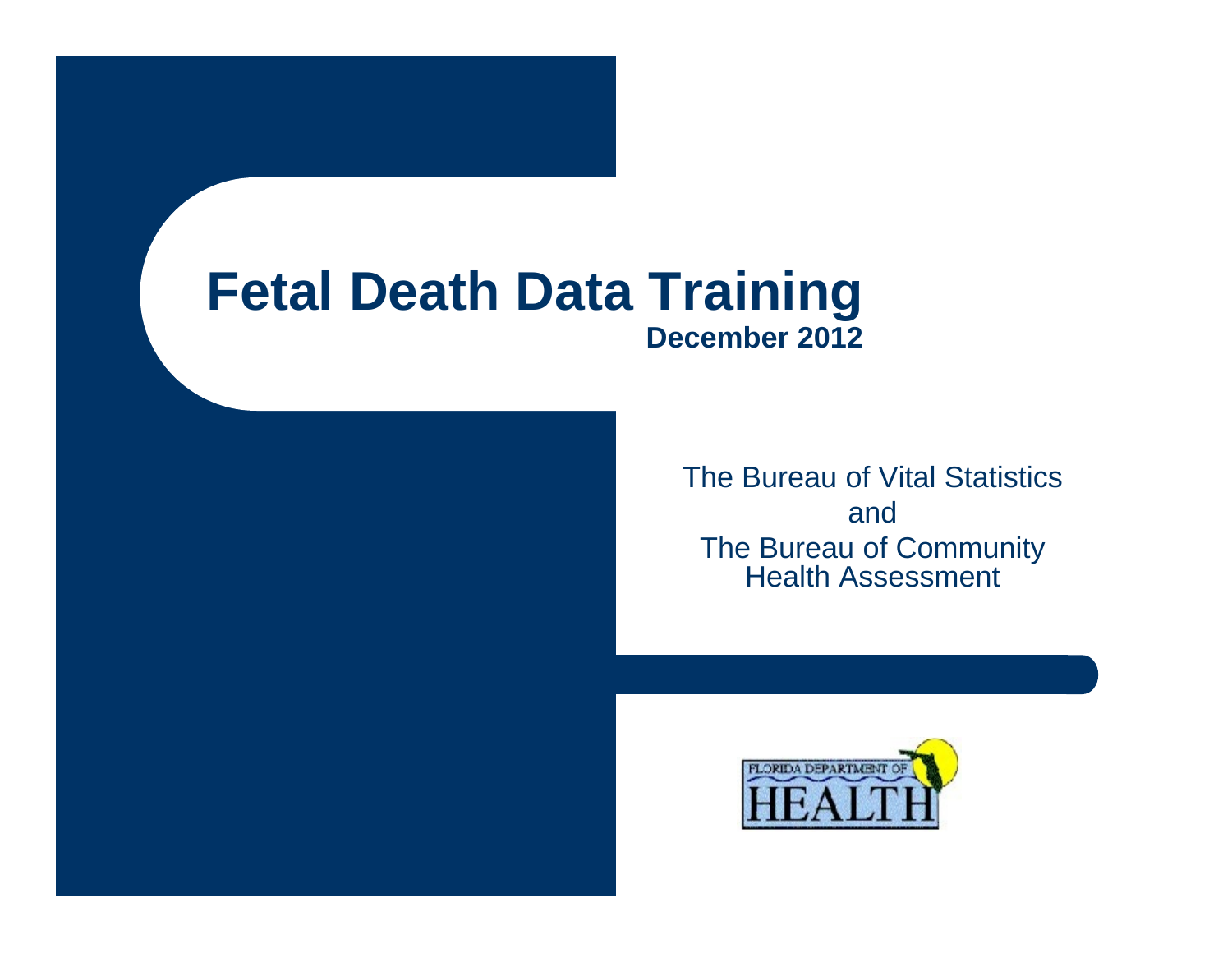### **Definition of Fetal Death**

Fetal death means death prior to the complete expulsion or extraction of a product of human conception from its mother if the 20th week of gestation has been reached and the death is indicated by the fact that after such expulsion or extraction the fetus does not breathe or show any other evidence of life such as beating of the heart, pulsation of the umbilical cord, or definite movement of voluntary muscles (s. 382.002 (7), F.S.).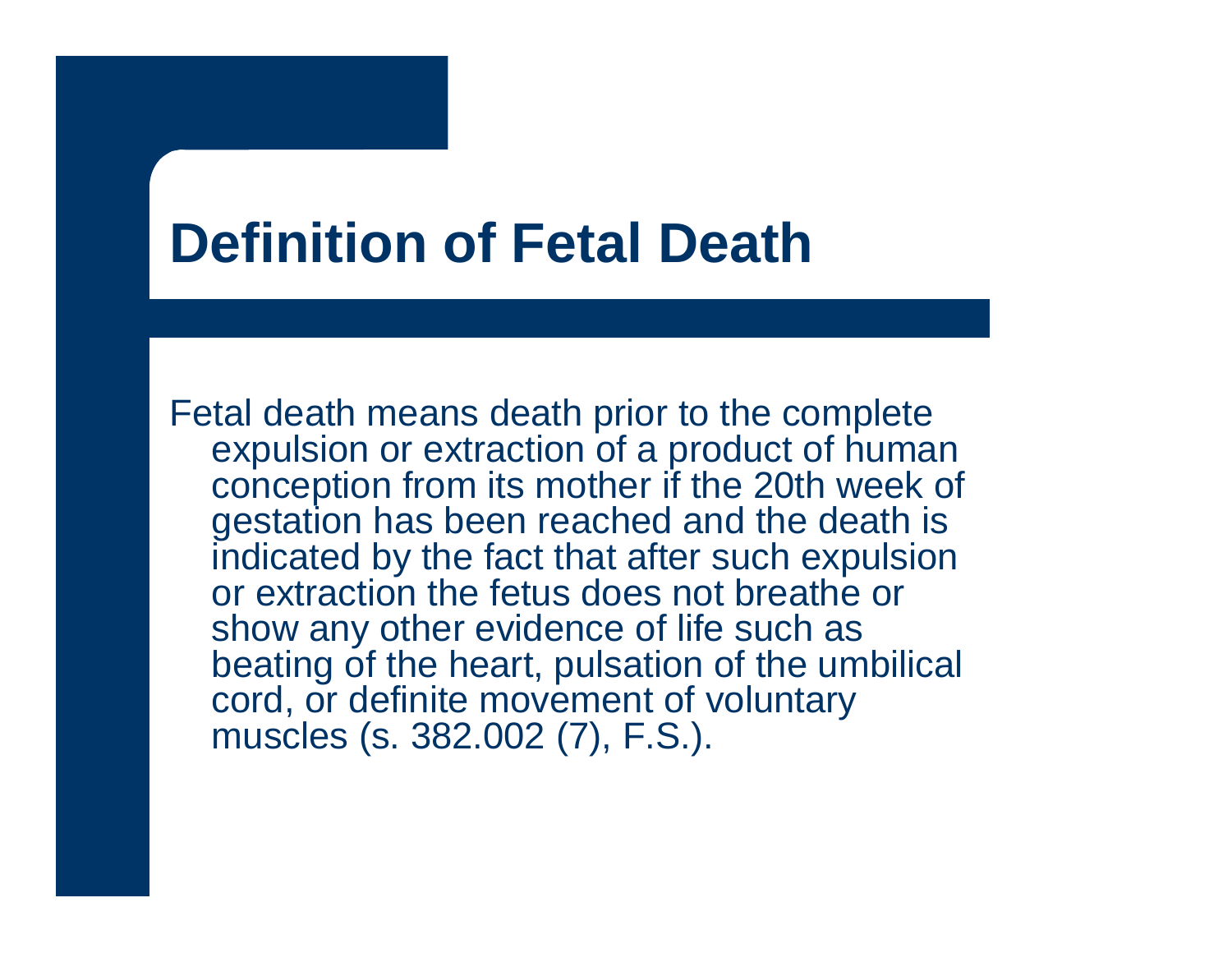#### **The Fetal Death Data Journey**

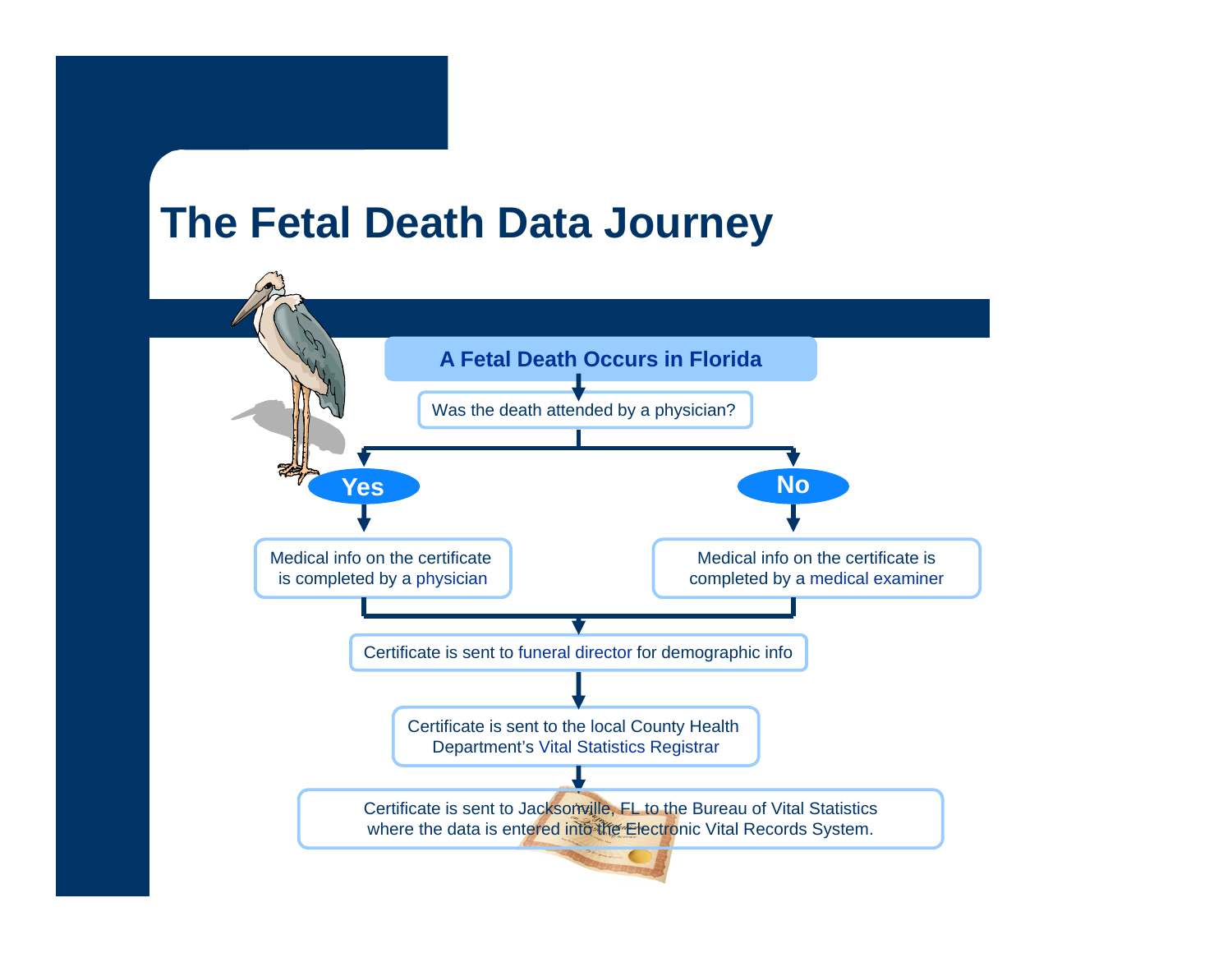### **The Fetal Death Data Journey**

- Certificates can be altered or amended only through the Bureau of Vital Statistics.
- Florida does NOT receive fetal death certificates from other states.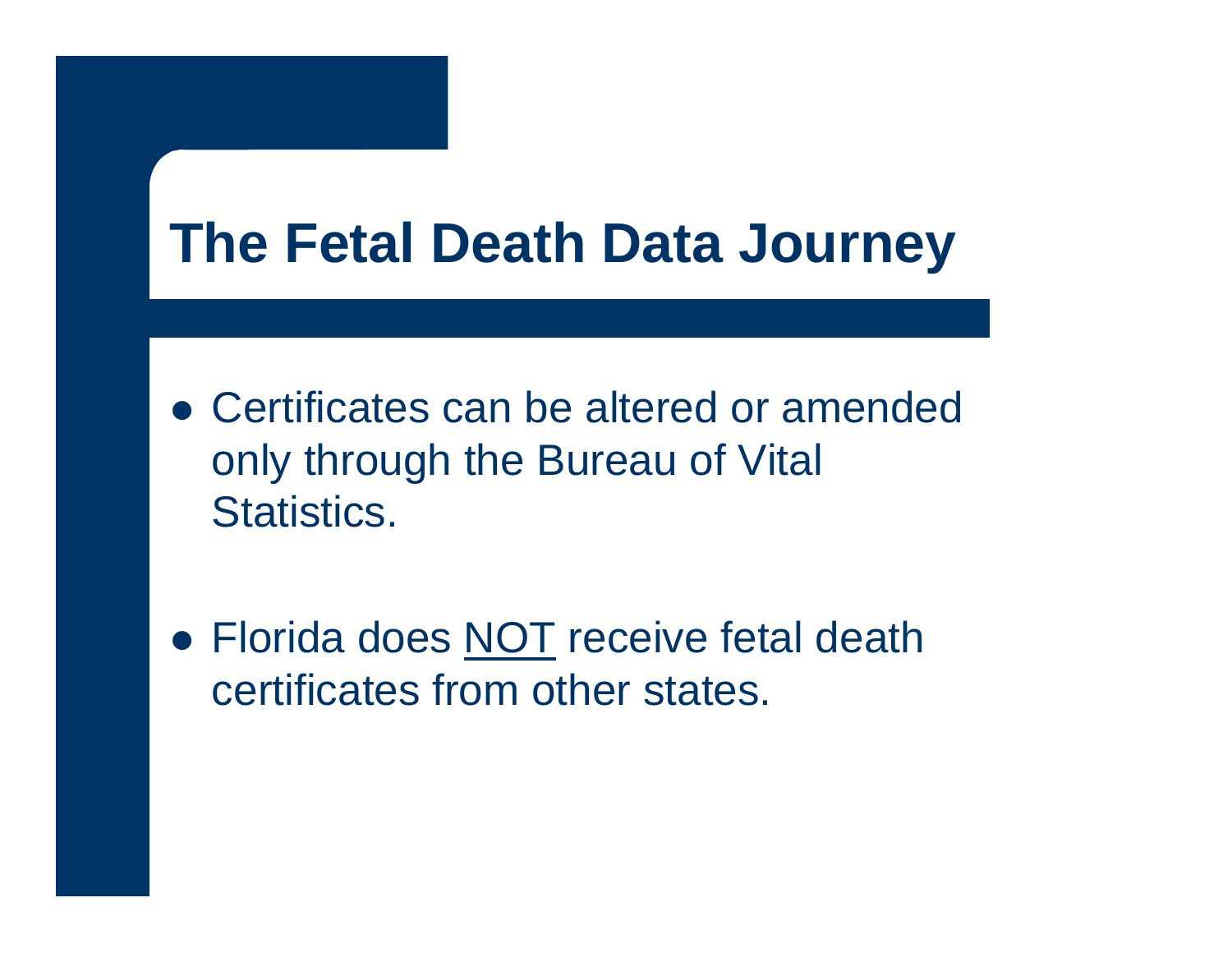#### **Fetal Death Certificate Revisions**

- The most recent version of the Florida fetal death certificate was implemented in 2006.
- The last major revision prior to this was implemented in January of 1989.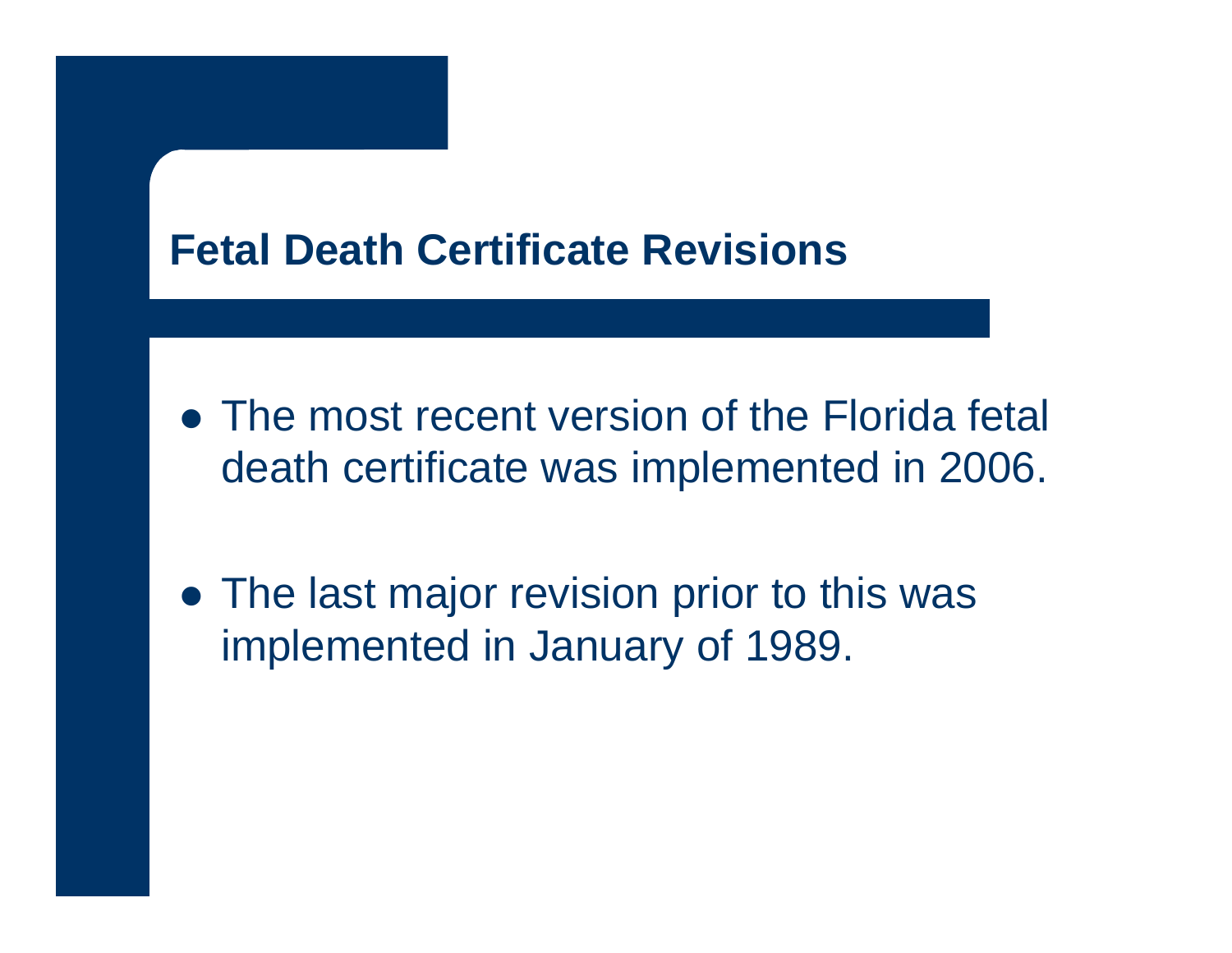### **Electronic Fetal Death Certificate**

Currently, there is no electronic Florida fetal death certificate.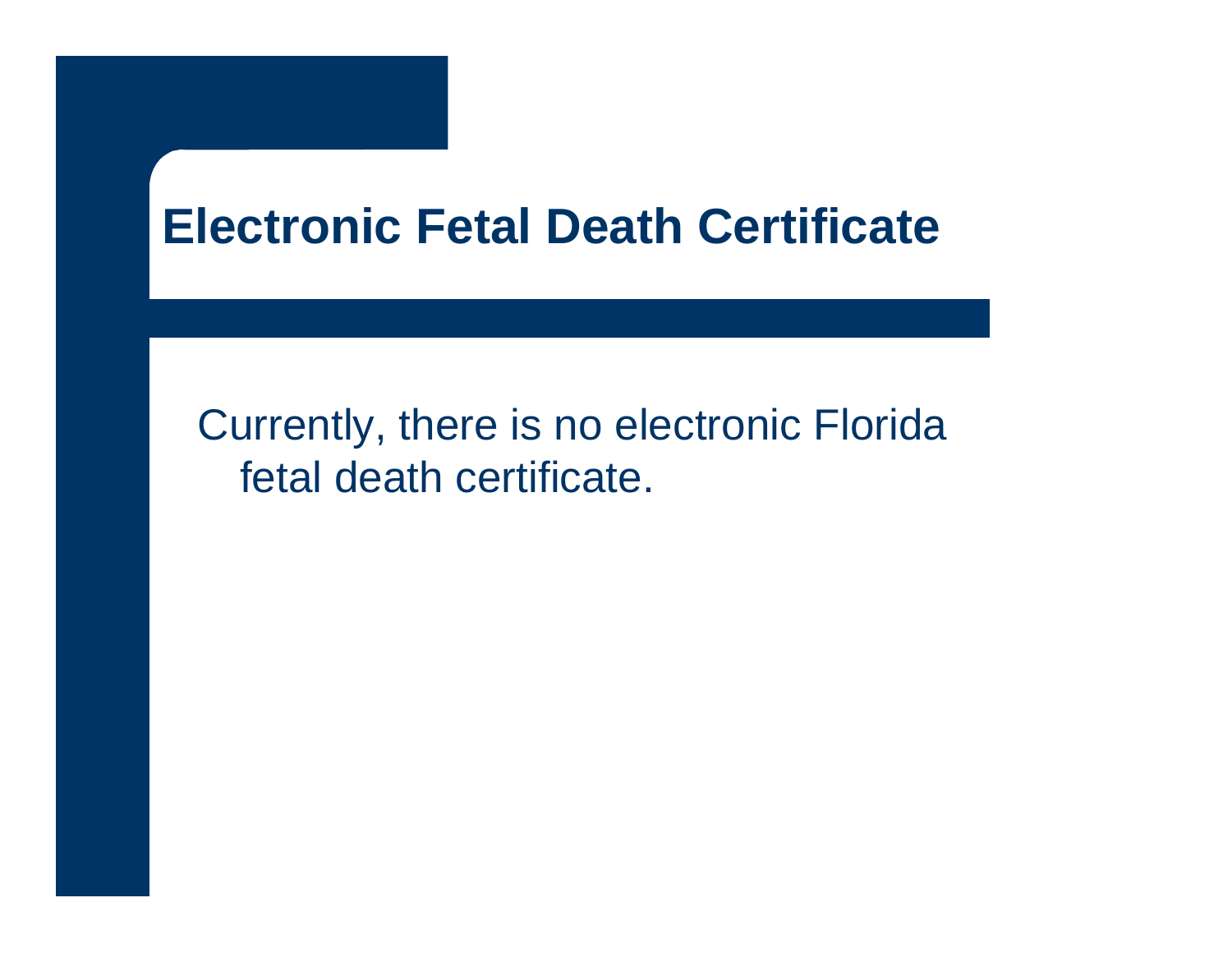## **Provisional vs. Final Data**

- Provisional data may be subject to multiple revisions and amendments.
	- Fetalmaster and the CHD Fetal Death Repository are updated nightly
- Final data will not be changed after a defined point in time.
	- Fetalstat is updated once a year
	- Fetal death data on FloridaCHARTS and fetal death data listed in the *Florida Vital Statistics Annual Report* match Fetalstat for a given year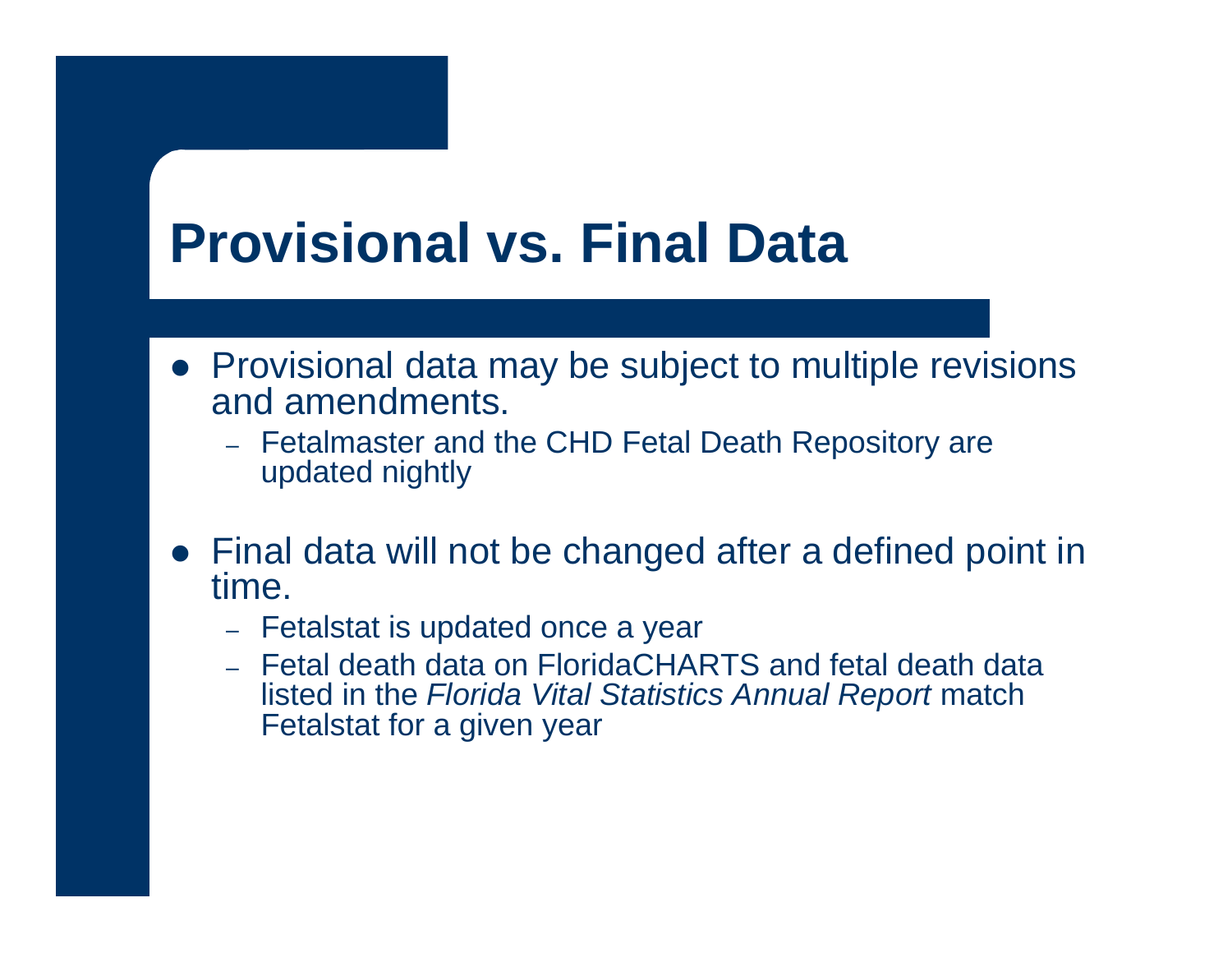# **Confidentiality**



- $\bullet$  Florida Statute 382.008(6) states that all information relating to cause of fetal death, the parentage, marital status, and medical information included in all fetal death records of this state are confidential.
- Persons accessing Florida's fetal death data must sign an approved Data Use Agreement and agree not to share the data with anyone and to only use the data for the purpose specified in the agreement.
- Persons who sign the Agreement should only release aggregate data.
- $\bullet$  Any breaches of confidentiality can be treated as a 3rd degree felony.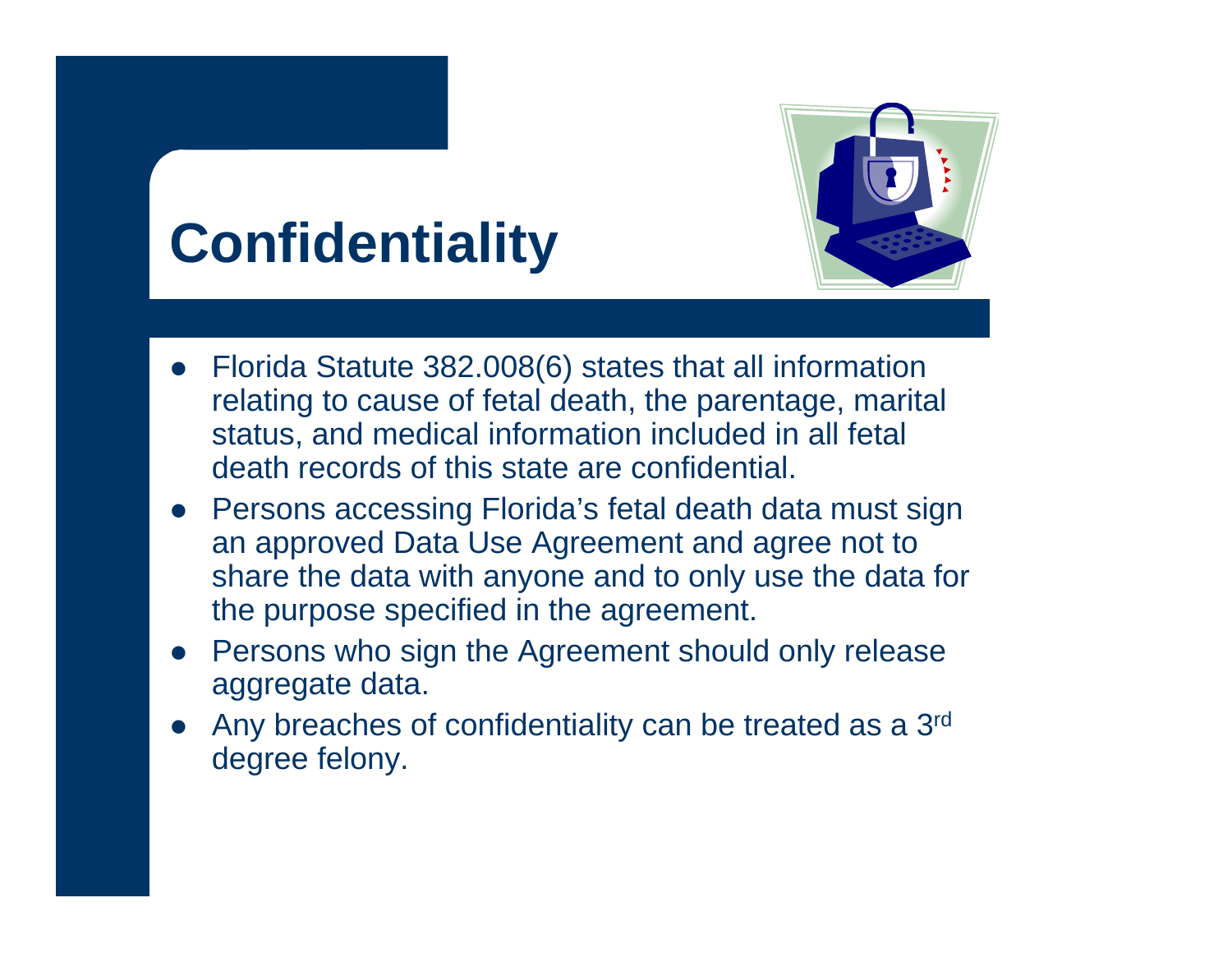## **Fetal Death Codebook**

The fetal death codebook provides details about each field in the fetalmaster and fetalstat files:

- **Field name**
- **Data type** (int, smallint, datetime, char, or varchar) **and length**
- **Item number** on the fetal death certificate
- The range of **years** data for the field was **collected**
- The **availability** of the field in the master, stat, or repository files
- A brief **definition** of what the field represents
- A **description** of what appears in the fields (names, numeric codes, dates, etc.)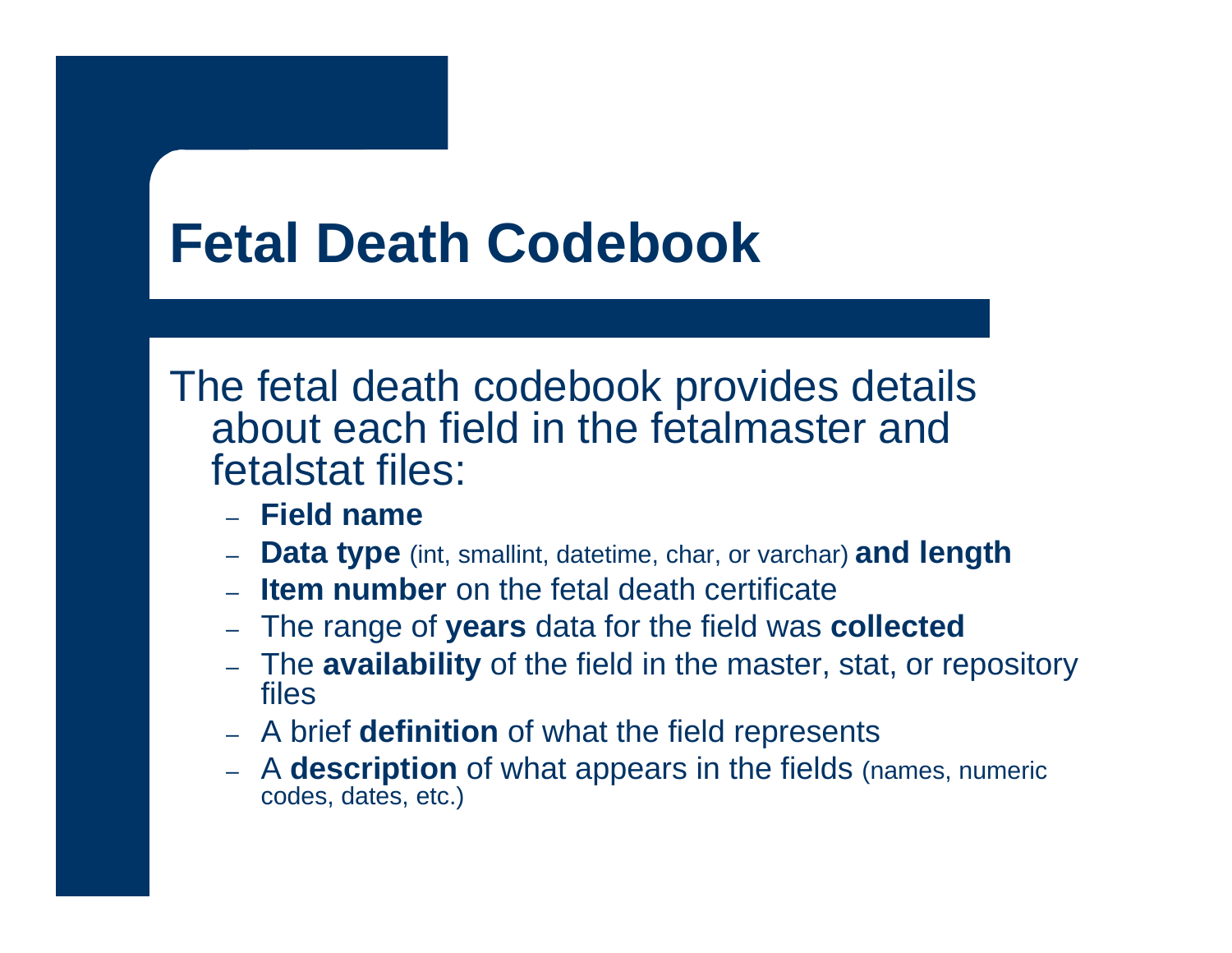### **Resident vs. Recorded fetal deaths**

• To query fetal deaths that occurred to residents of Florida *(resident fetal deaths)*: MOTHER\_RES\_STATE\_CODE = '10'

State of residence

• To query fetal deaths that occurred in Florida to both in-state and out-of-state residents*(recorded fetal deaths)*:

BSTATE\_CODE='10'

State of fetal death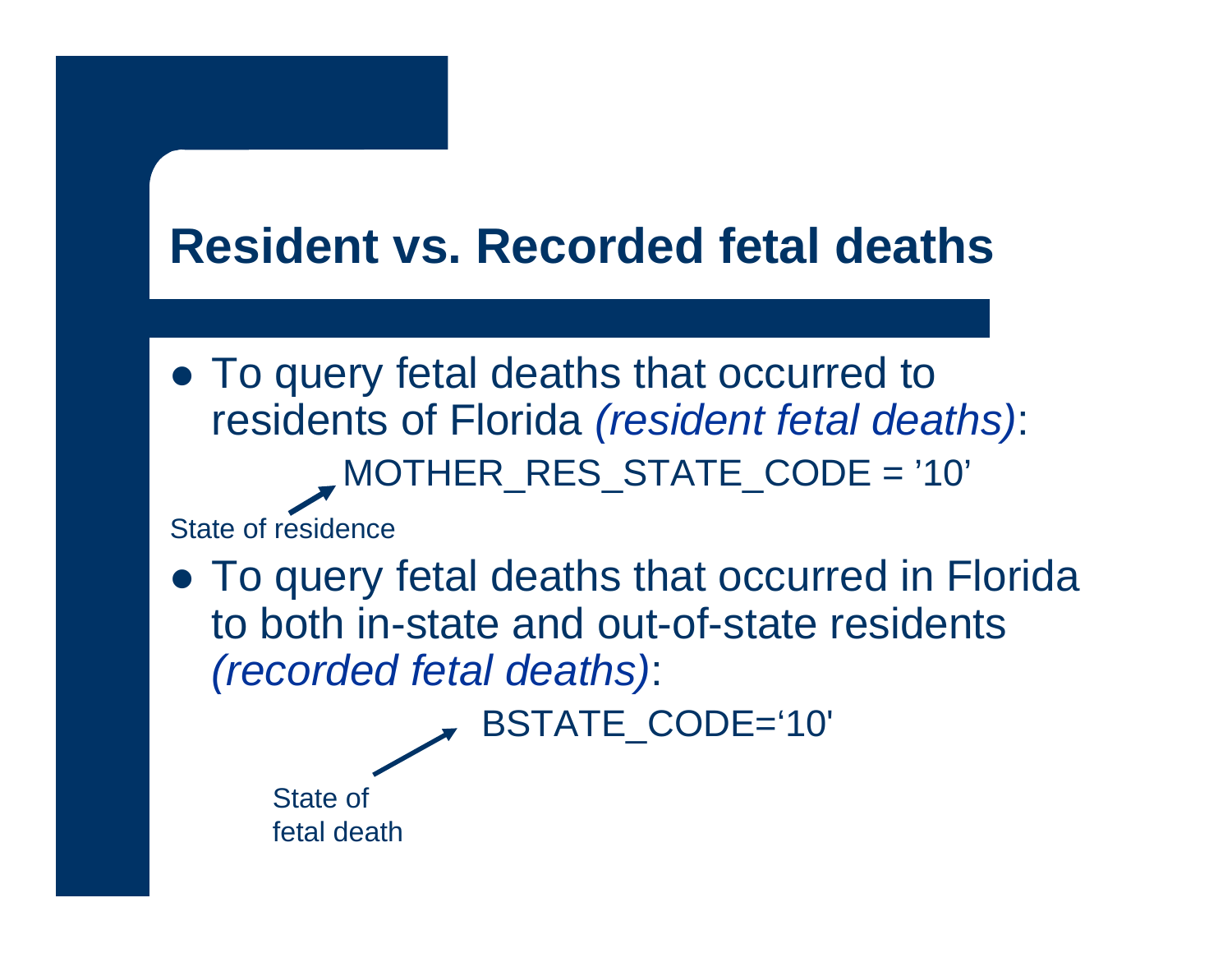### **Race Fields**

Beginning in 2006, the Florida fetal death certificate allows for selection of multiple races.

15 Separate Race Fields: White, Black, American Indian/Alaskan Native, Chinese, Japanese, Hawaiian, Filipino, Korean, Other Races, Vietnamese, Asian Indian, Asian Other, Guamanian/Chamorro, Samoan, Pacific Islander

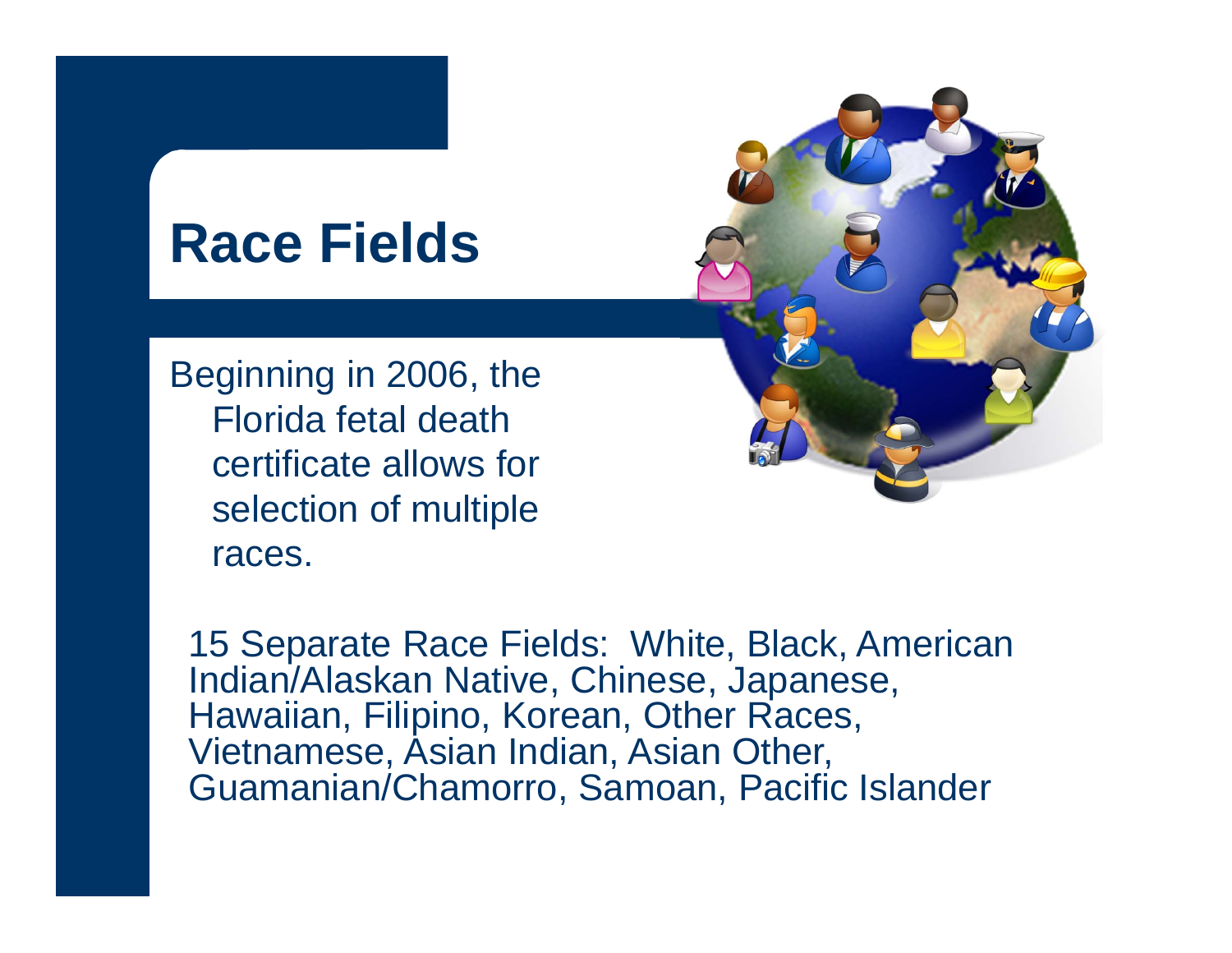## **Calculated Fields**

There are calculated fields in Florida's fetal death data:

- MOTHER\_CALCULATEDRACE
- MOTHER\_CALCULATEDHISP
- BIRTH\_INTERVAL
- CALC\_MONTHOFPRENATALBEGAN
- PREPREGNANCY\_BMI
- CALCULATEDGESTATIONALAGE
- WEIGHTGAIN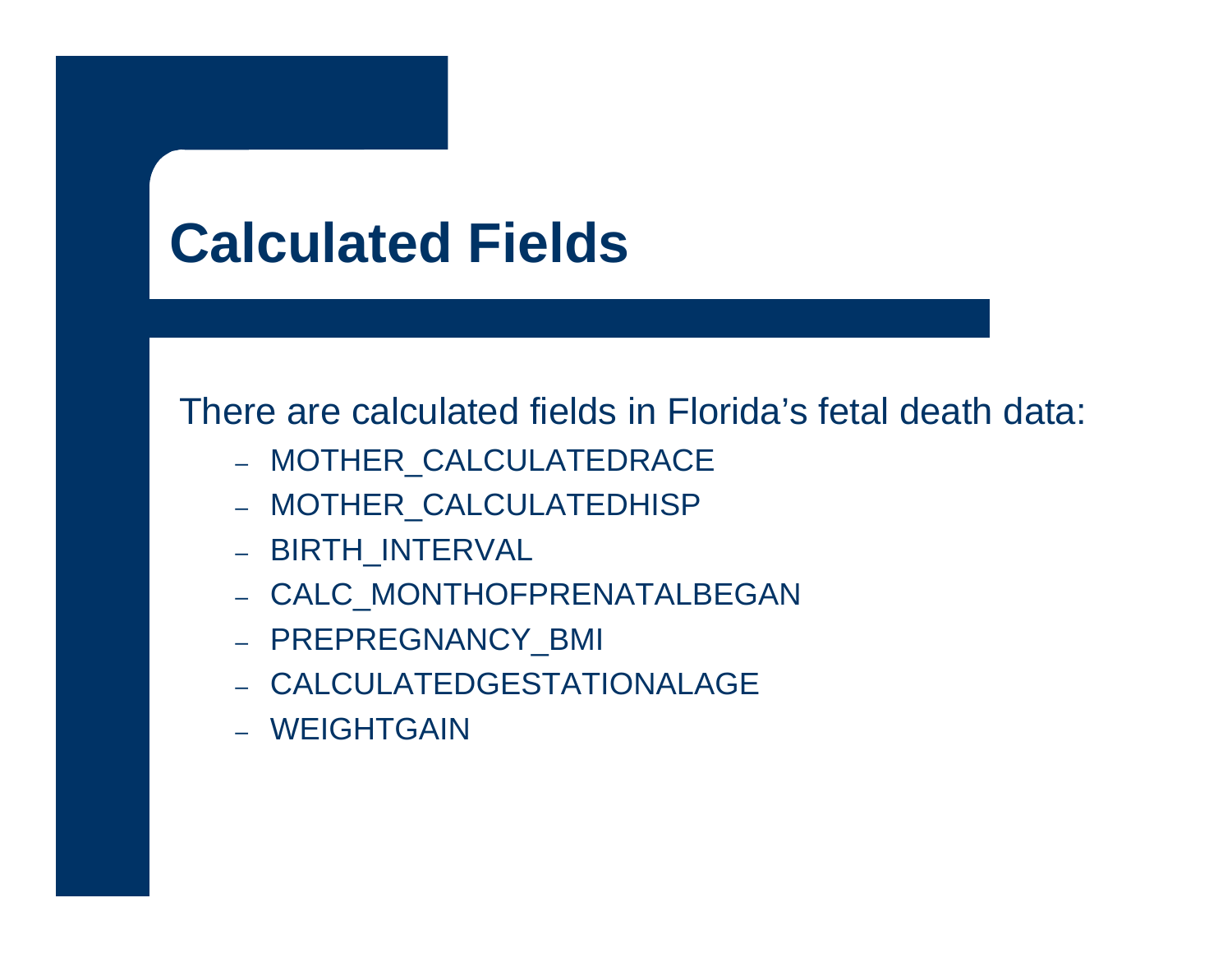# **Calculated Fields**

MOTHER\_CALCULATEDRACE: combines the 15 separate race fields into one coded field. Codes for Multi-Race and Unknown are also included:

- $01 =$  White
- $02$  = Black
- 03 = American Indian/Alaskan Native
- $04$  = Chinese
- 05 = Japanese
- 06 = Hawaiian
- 07 = Filipino
- 08 = Korean
- $09 =$ Other Races
- $10 = \text{Vietnamese}$
- $11 =$  Asian Indian
- $12$  = Asian Other
- $13 =$  Guam
- $14 =$ Samoan
- 15 = Pacific Islander
- 20 = More than One Race
- 99 = Unknown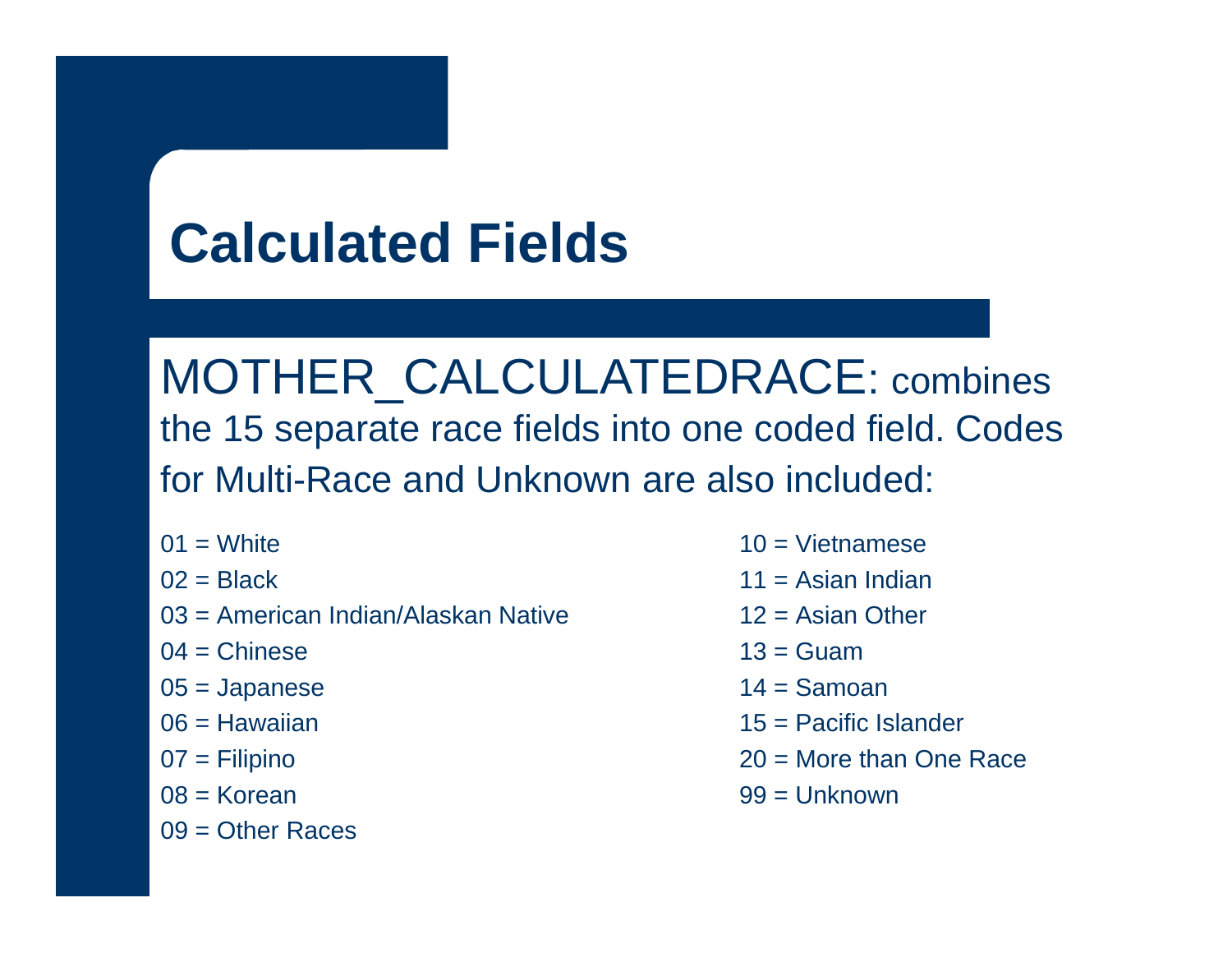## **Calculated Fields**

CALCULATEDHISP: combine the 8 separate ethnicity fields into one coded field00=Not Hispanic and Not Haitian 01=Mexican 02=Puerto Rican 03=Cuban 05=Other or Unknown Hispanic 06=Haitian 09=Not classifiable

Ethnicities previously classified as code '04-Central/South American' are now aggregated into '05-Other or Unknown Hispanic'.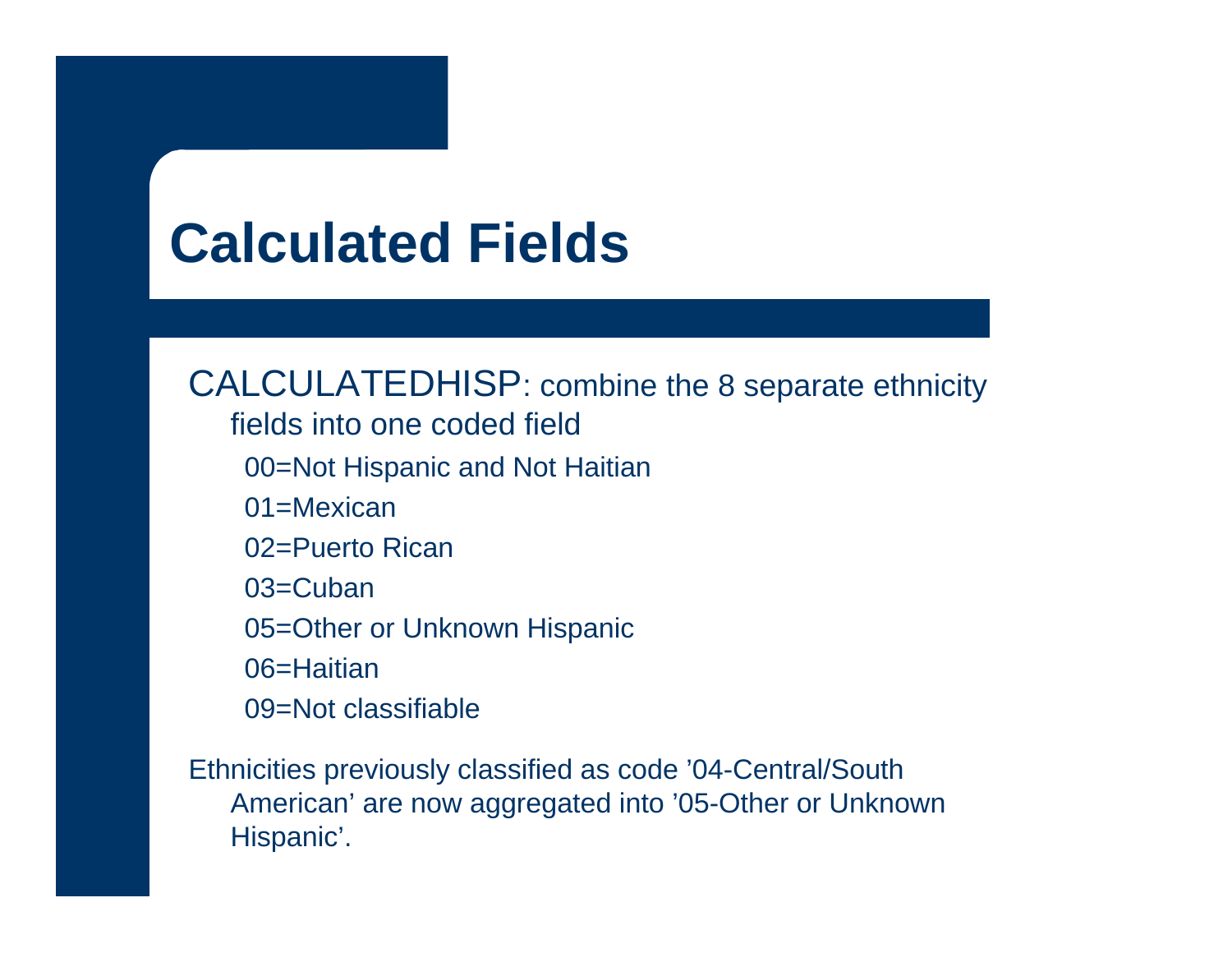# **County Fields**

- Most County Code fields use numeric codes 11 to 77 to represent Florida's 67 counties:
	- MOTHER\_RES\_COUNTY\_CODE
	- BCOUNTY\_CODE
- One County Code field, BCHDCOUNTY\_CODE, uses numeric codes 01-67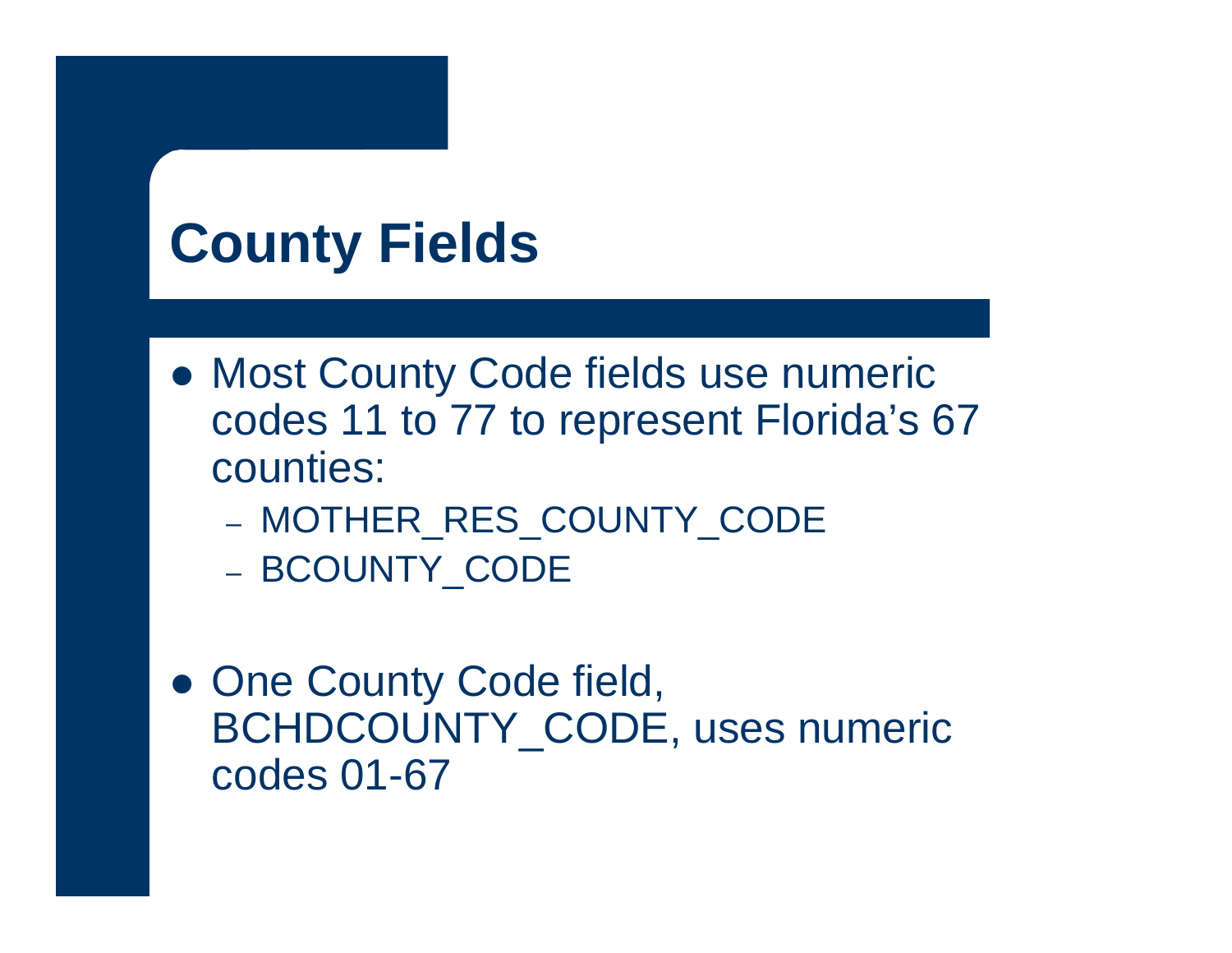### **Old Fields in the fetal death data**

It is necessary to have both "old" and "new" fields so that historical data could be stored in the same data table as new data (e.g. when prenatal care began).

Consult the Fetal Death Codebook for explanations of the old and new fields.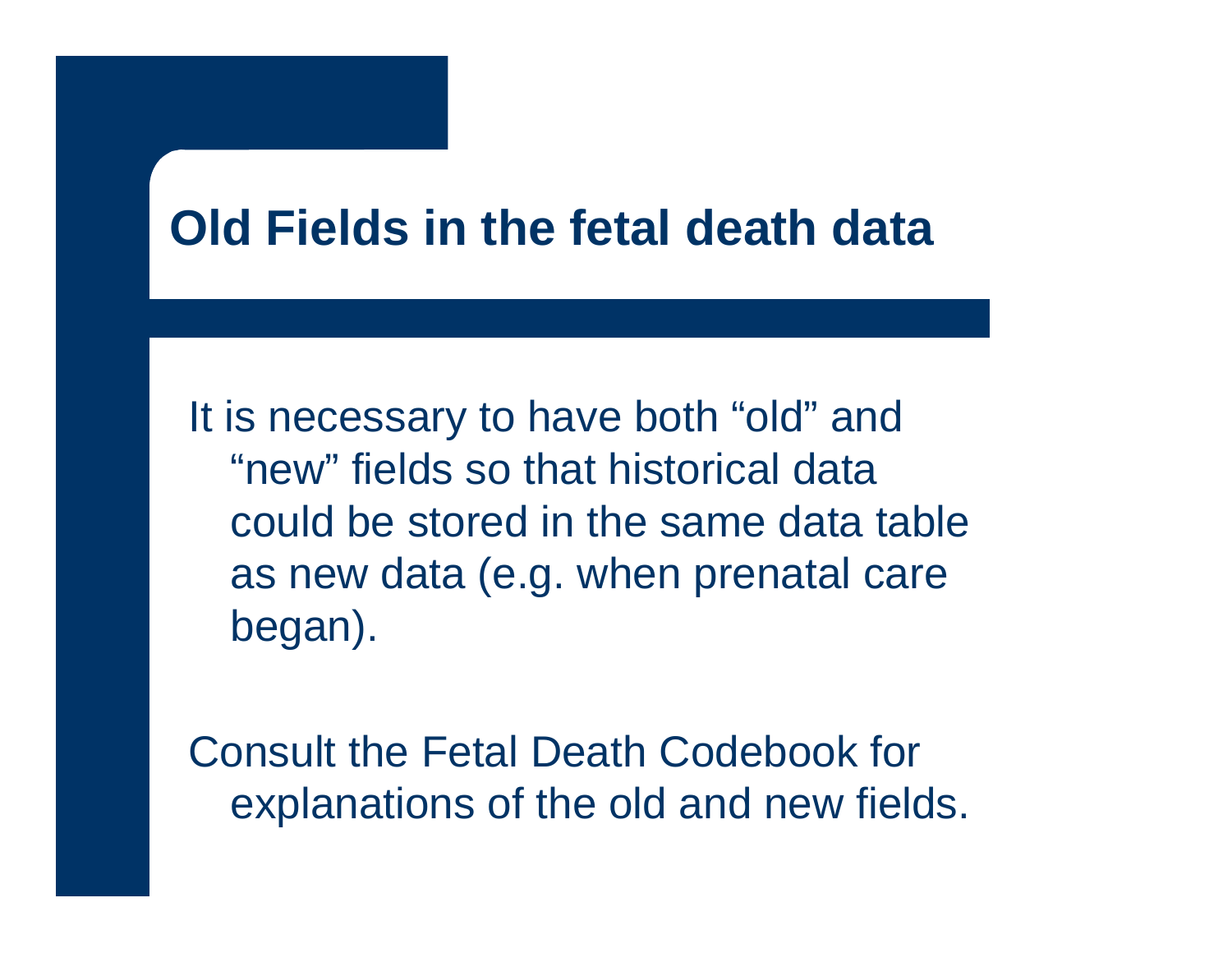# **Old Fields**

- OLD\_FETUSRACE
- OLD\_IDUCABORT
- OLD\_MEDHISTORY
- OLD\_ALCUSE
- ALCOHOL\_DRINKS
- OLD\_COMPLABOR
- OLD\_OBPROC
- MOTHER\_OLD\_EDCODE is now MOTHER\_EDCODE
- $\bullet$  OLDMONTHPRENATBEGIN is now CALC\_MONTHOFPRENATALBEGAN
- z OLD\_MOTHERRACE is now MOTHER\_CALCULATEDRACE
- OLD\_FATHERRACE
- METHOD\_OF\_DELIVERY\_LIT
- z OLD\_CONGANOM